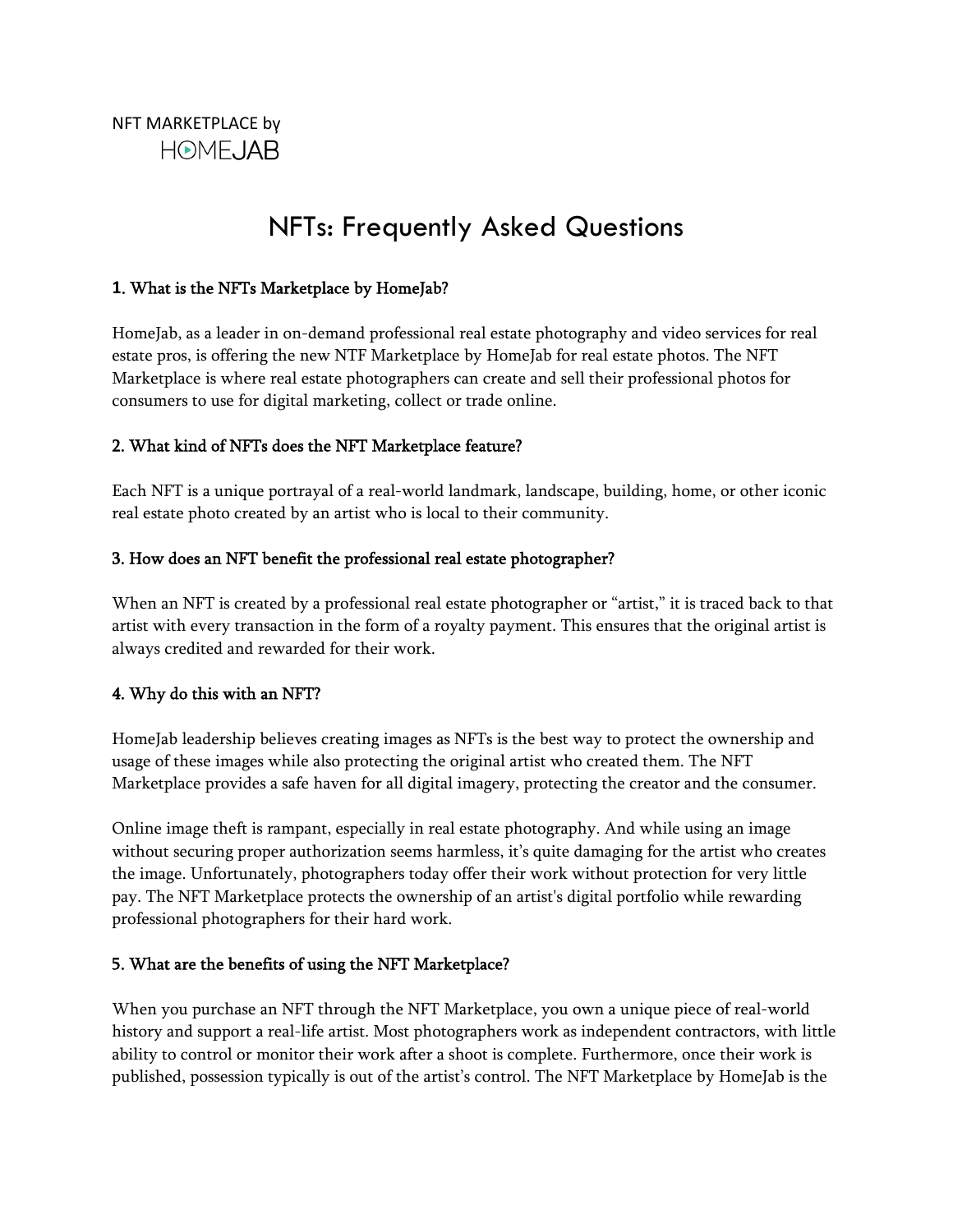only place, real or digital, that secures their efforts and delivers the potential to receive continuing compensation from their work.

# 6. How does the NFT Marketplace work?

Creating an NFT via the NFT Marketplace has been designed to be quick and easy. It includes these simple four steps:

- 1. Set up your crypto wallet with MetaMask: Once you've set up your MetaMask wallet, connect it to the NFT Marketplace online, clicking on the green "Connect Wallet" button on the top right corner of this page.
- 2. Create your NFTs: The marketplace allows you to click to create your NFTs by uploading your work, adding a title and description, and customizing your NFTs with properties, stats, and unlockable content.
- 3. List them for sale: You choose the listing prices you want to set for each NFT. Then, you pick the price, and the NFT Marketplace helps you sell them!
- 4. Receive royalties: You receive 96% of the sale price with every initial sale. In addition, with every resale, you can receive up to 10% of the resale price, based on the royalty amount you set.

If there are any issues, the NFT Marketplace by HomeJab offers free customer support at HomeJab.com.

# 7. Who can use the NFT Marketplace?

Professional photographers: All the artists 'minting' NFTs on the NFT Marketplace are professional real estate photographers. It is the only marketplace for photographers created by photographers. Thus, this new marketplace helps photographers worldwide get appropriately rewarded for their hard work.

Real estate agents: The main buyers using the marketplace are real agents. Real estate agents are the number one consumers of real estate photography. There are an estimated 2 million licensed real estate agents in the U.S. Real estate images are an essential element of every agent's marketing campaign for each property they sell.

Business owners: This marketplace also has broader use. Any business owner can take advantage of the digital ownership they receive with NFTs. These images can be used for company websites, marketing material for hospitality groups, and advertising campaigns for large-scale projects – just like images purchased through stock image firms. NFTs have a huge advantage over stock photos: NFTs are entirely unique. While your competitors may buy and use the same stock photos you licensed, with an NFT, you own and control all rights to that unique image.